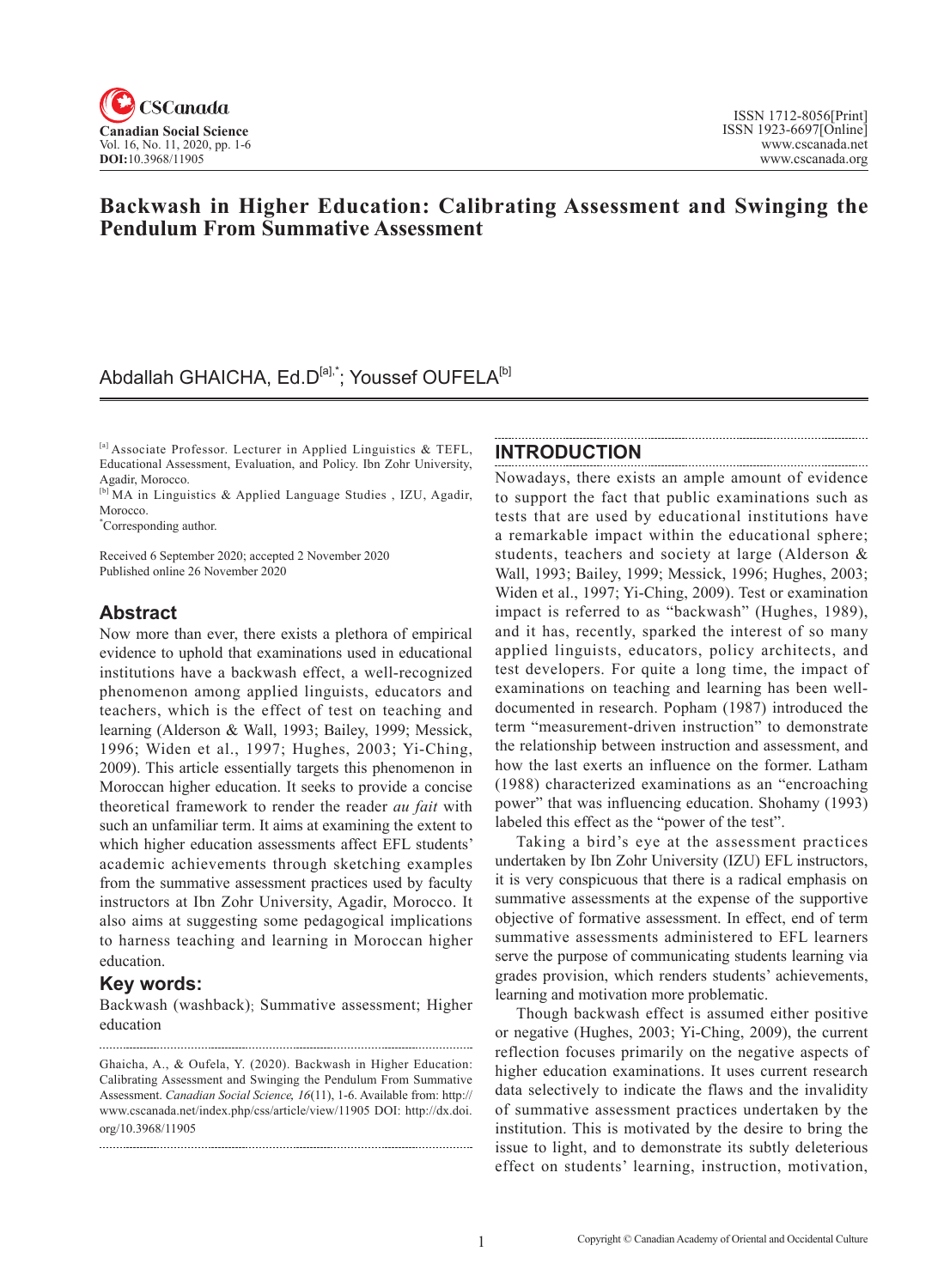quality education and decision making at large. In this way, educators and policy makers can be informed of the daunting reality of the assessment system that prevails in higher education context.

It is worth mentioning that this article is not based on any empirical study or field research; it is rather a personal reflection that aims at discussing the backwash effect of examination at IZU through betokening that the great emphasis that is placed on summative assessment is lethal in variety of respects. Yet, before conferring the phenomenon, it is ethically mandatory to claim that along the article, samples of ill-practices will be drawn from the institution's assessment practices that are by no means generalizable to all teachers, but unhealthy anomalies that need a total upheaval and moratorium.

#### **Definition of Backwash**

The issue of Backwash has been an important interest for many applied linguists and educators. Anderson and Wall's study: "Does Backwash Exist?" is, perhaps, the most prominent among all other studies in that it illustrates the delineated connection between testing, teaching and learning (Alderson & Wall, 1993). According to Alderson & Wall (1993, as cited in Yi-Ching, 2009, p. 258), "Backwash compels teachers and learners to do things they would not necessarily otherwise do because of the test''. This implies that one indirect potential effect of testing is that it forces students to *learn to the test* and teachers to *teach to the test*. Although this might sound to contradict the pedagogical values of teaching as it renders instruction more selective in content, abilities and skills, it actually exists (Bachman & Plamer, 1996). This leads to counterproductive impact on quality instruction and assessment. In accountability programs, the overuse of high-stakes testing is well-known, though these tests usually exert a negative influence on students' learning and teachers' teaching practices. In terms that are bald and clear, teachers in such programs are hold accountable for students learning. Tests' results are used to examine how much students are learning and how well teachers are teaching. Under such pressure, teachers, more often than not, prepare students for such exams through exposing them to examples of tests and also to strategies and techniques to answer questions and problems that are likely to be on the test.

The definition provided by Wall and Anderson (1993) is more restricted to high-stakes testing situations. Two definitions are considered for the purpose of this reflection: Bachman and Palmer (1996) and Pearson (1998). Bachman and Palmer (1996) assert that "Backwash is the direct impact of testing on individuals and it is widely assumed to exist" (p. 30). On the other hand, Pearson (1998, as cited in Yi-Ching, 2009, p. 258) claims that "public examinations influence the attitudes, behaviors and motivation of teachers, learners and parents, and because examinations often come at the end of the course, this influence is seen working in a backward direction, hence the term backwash". The proposition of each definition will be elucidated in the next section.

#### **Potential Backwash at Ibn Zohr University**

The backwash effect is apparent through the assessment policy that is adopted by the institution, and which places a radical *emphasis* on *summative examinations*. It is strongly observed that such tests lead to *problems of validity and reliability*, which put the assessment system at disadvantage. Worse than that is the thoroughgoing *emphasis on multiple choice examinations* pokes examinees and pedagogues' discomfort. These three undermining issues will be considered in detail, in what remains from the discussion.

### **Obnoxious Emphasis on Summative Tests**

The assessment policy at IZU, like the remaining Moroccan ones, overuses and abuses summative assessment. The latter, and if it is used by many institutions, has been criticized for a multitude of considerations. There is now some evidence to show that summative assessment becomes precarious when it is solely used to gauge students' learning and achievements (Black & Wiliams, 1998; Black, 1999; Black et al. 2004). Summative assessment does not support learning (Black & Williams, 1998) as is the case at IZU. Tests do not provide students with a meaningful supportive feedback. When students fail a summative test at the University, they are expected to take amake-up exam. However, they do not receive feedback on their performance to know their weaknesses and their deficiencies, which is likely to affect negatively their performance on the make-up test.

One summative assessment at the end of the semester results in problems of inaccuracy and invalidity (Black, 2000). One exam cannot always measure what students can do and know. There are cases where some students are diligent, attend all the courses, take part in the class participation and discussion, and keep track with the teacher throughout the whole semester; yet, at the end of the semester they flunk, due to psychological, physiological or social constraints. Therefore, it is harmful, unfair, unethical and unaccountable to students to use one single formal examination throughout the whole semester to measure their achievement especially that the resultsare used to make some important decisions about students.

Summative assessment affects students' motivation for learning (Harlen & Deakin, 2002; Black & Williams, 1998). Motivation for learning is defined as "the will to learn and the desire to maintain this will" (Johnston, 1996 as cited in Harlen & Deakin, 2002, p. 11). The will to learn is related to the degree to which the student is ready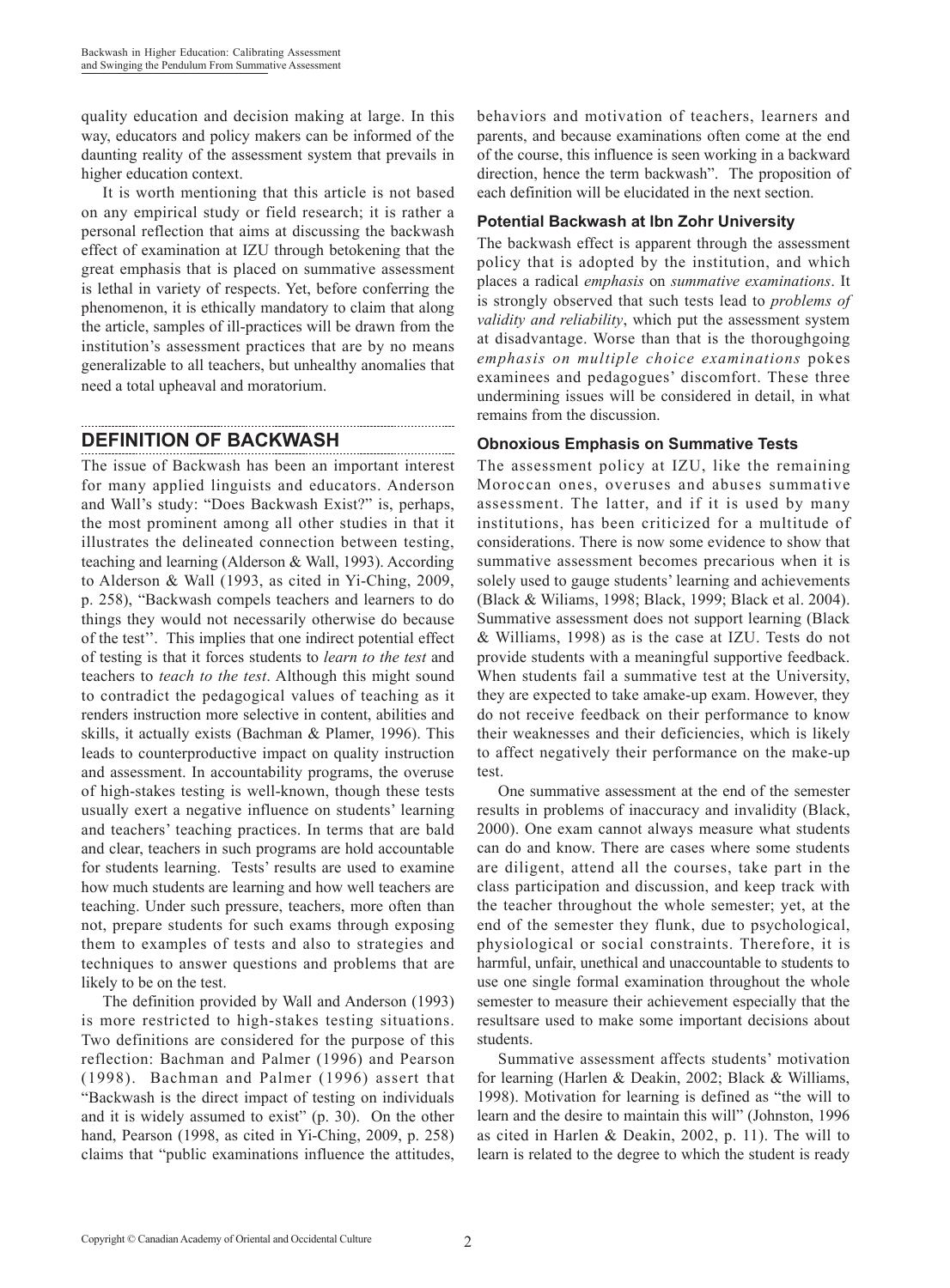to invest some effort into the process of learning. It is safe to assume that all students come to the university with this will to learn, however, this "will" is sometimes affected by the assessment they undertakeatuniversity. Black & Williams (1998, p. 144)state that

If students are given only grades of marks, they do not benefit from feedback. The worst scenario is one in which some students who get low marks this time, also got low mark last time and come to expect to get low marks next time. This cycle of repeated failure becomes part of shared belief between such students and their teachers.

Black & Williams (1998) allude to the fact that testing might remarkably affect students' will to learn if students fail more than one time; a prevailing scenario that occurs at IZU where somestudents change their attitudes towards education;others drop out, when they fail the test more than once. This corroborates the insights driven by the attribution theory which explains that people might attribute personal achievement to different factors. In learning, students might recount their achievement and failure to either ability or effort. There are students who succeed and attribute their success to their ability or effort; others fail and relate their failure to effort. Such students are likely to deal with failure positively as long as they perceive effort as an unstable and controllable factor. However, when students fail and attribute their failure to their ability, which they perceive stable and uncontrollable, summative assessment becomes precarious on students' will and motivation for learning. The students may be no longer motivated, because the test provided some disconfirmation about their perception of their language ability (Harlen & Deakin, 2002).

#### **IZU Exam Construct Validity and Reliability At Stake**

According to Bachman and Palmer (1996), validity and reliability are two of the most important qualities of test usefulness. Validity refers to the extent to which the interpretations made upon the test score are appropriate and meaningful (p. 21). However, one cannot make such interpretations as long as the construct to be measured is not defined. Construct validity is defined as the extent to which the test measures what is designed to measure. According to Messick (1989, as cited in Jawhar, 2010, p. 90):

One of the main elements that put any test's validity at a high risk is construct underrepresentation. According to him, this underrepresentation occurs when the test is constructed in such a way that does not include important dimensions of facets of the constructs.

When one recollects some of the tests used by some teachers at the department of English Studies of IZU, s/ he might notice that they are not relatively valid, because they do not accurately measure what they are supposed to measure. For example, in some subjects such as*"Media and Cultural Studies Module"*, the objective is to have students acquire a conceptual as well as topical knowledge of the subject subsuming concepts, theories, and models of Media and Culture in the West including the USA and the UK together with other English speaking countries. Given this, one might easily expect that for the test to be valid, it should measure these constructs. However, some teachers opt for oral examination; a choice which is not justified at all. A worth asking question is what is it that they measure? Is it the topical knowledge of students or oral skills, or both? Speaking of validity, a valid test of '*Media and Cultural Studies Module'* must measure only the topical knowledge of students as well as their potential to act authentically in any of the English speaking countries, or assess the two constructs without taking into account the speaking channel.

Another convincing example has to do with the*"Spoken English Module".* The basic objective of such a course, as recorded in the Pedagogical Descriptive File that is accredited by the Ministry of Higher Education, Staff Training, and Scientific Research, is to have students develop a practical understanding of phonetics, improve their pronunciation through raising their phonic and phonemic awareness with the assumption that breaching code of appropriateness affect the mutual intelligibility. If teachers teach students how to pronounce sounds in the English language, they are supposed to use the oral test, because the construct to be measured dictates such a choice. However, there are actually cases where some teachers assess this construct through written examination. This foregrounds unethical respect of accountable assessment measures, tools and techniques.

#### **The Overuse and Abuse of Multiple Choice Tests**

In the last five years, multiple choice testing has become the most common way of assessing students at IZU, and the number is increasing by the year. The fact that the university is overcrowded as it has been welcoming a substantial number of students each year seems to be one of the strongest arguments that justify its use. Besides this, multiple choice testing is considered an objective tool and can be used to measure a variety of learning points. However, several problems are associated with its use.

Multiple-choice items exams are claimed not provide an accurate measurement of students' knowledge (Roediger & Marsh, 2005). Despite students high rate answers to a certain multiple-choice test,their scores do not reflect a fairly mastery of the knowledge and content they have learnt. When a student answers a particular multiple-choice test and gets 14/20, one cannot confirm that the student's grade is the result of what s/he knows. There exist two hypotheses to explain that. The first hypothesis, the student was able to answer all the 14 questions correctly. The second hypothesis is that the student was able to answer some of the questions and guessed what remained.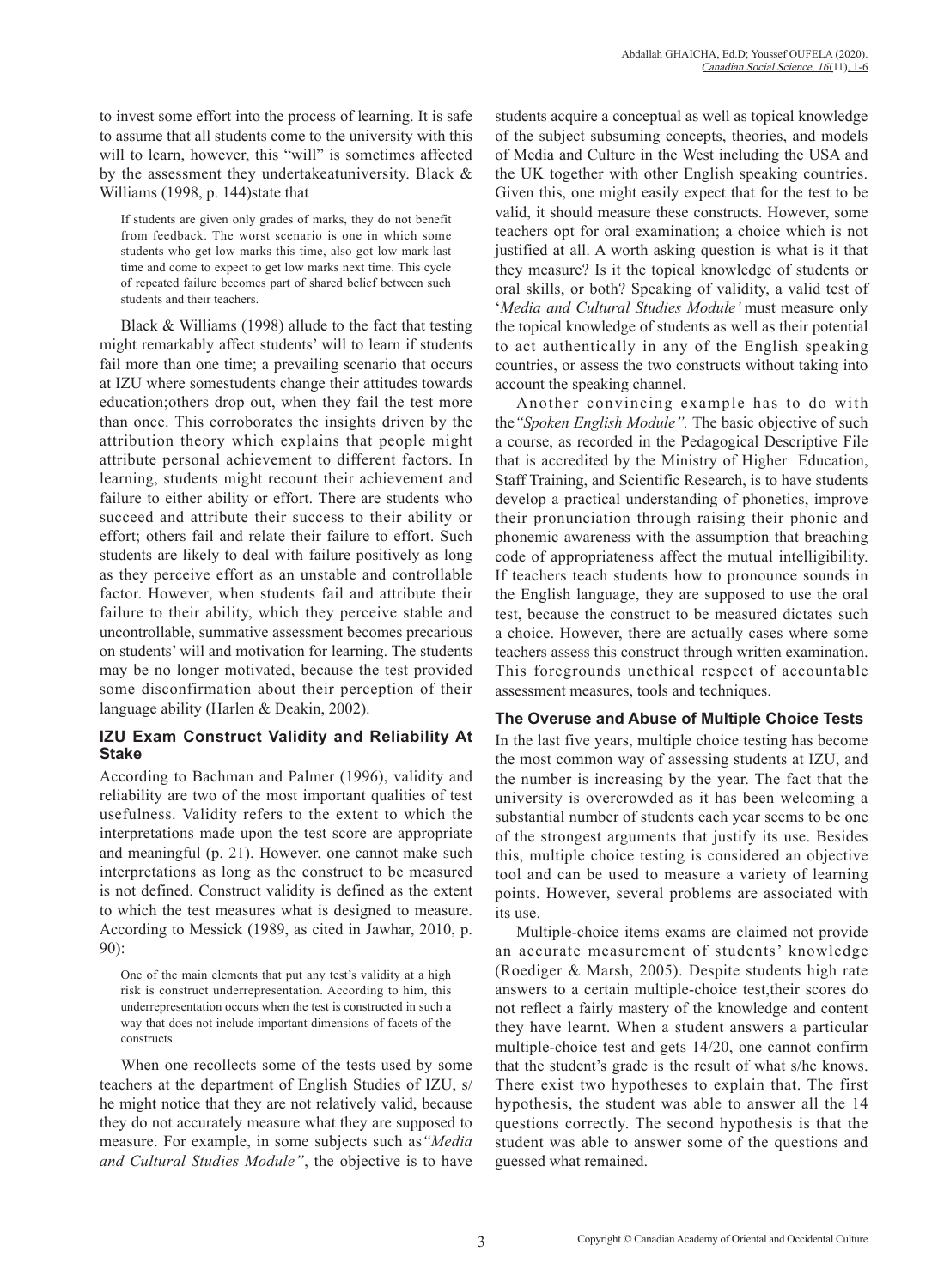Additionally, multiple choice testing does not measure students' ability to synthesize and evaluate information, apply knowledge and solve complex problems (kuo & Hirshman, 1996). For example, a teacher who teaches linguistics cannot measure students' ability to synthesize the historical development of linguistics or talking over the difference between the descriptive the prescriptive approach using MCT. However, some teachers at IZUabuse MCT with an assessment use argument (AUA) labeled "the classroom is over-crowded"

The continuous use of multiple choice testing endangers students' writing. Even though this is apparent, it is actually being practiced at the university. Some students from the first semester are exposed to MCT and some teachers are trying to figure out why such students have poor writing skills. The predominance of multiple choice testing to the extent to that it is used to measure students' writing skills, has certainly led to a negative backwash. Real life situations or other TLU domains do not involve multiple choice, and the fact that its easiness in administering, scoring and attaining objectivity does not justify its overuse at all. Unfortunately, at IZU, multiple choice testing has been twisted to uses that seem quite inappropriate. When its use invades productive skills such as: writing and speaking, its efficiency in translating students' knowledge and academic progress is minimized to critical levels.

Notwithstanding, MCT leads to false knowledge. (Roediger & Marsh, 2005) conducted a research on the positive and the negative effects of MCT and concluded that it may unintentionally lead to the creation of false knowledge. They explained that exposing students to wrong answers, there is a huge possibility that the statement will be judged true later.

#### **Implications for Language Teaching and Learning**

There exists a number of tips to adopt in order to reduce the negative backwash and promote a backwash of a positive nature: teacher training, implementation of formative assessment, and designing useful tests.

## **Teacher Training**

Integrating a higher education institution should not be granted by holding doctoral degrees as a solitary criterion. Substantial training in the pedagogy of EFL together with assessment literacy and ethics of teaching, assessment and research should be among the compulsory requirements to satisfy by any candidate to be hired for a teaching position in higher education institutions. It is quite rudimentary to train those teachers, to develop their assessment literacy, to provide them some workshops and short-term training that underlies all the important theoretical constructs that define assessment tasks and their design before undertaking any professional work; especially assessing student learning. Yet, for high levels of accountability, assessments, either midterms or end of term examinations, should be delegated to a committee of internal professionals with high credentials and professional expertise in assessment and evaluation.

#### **Implementing Formative Assessment**

The effectiveness of formative assessment now is not questionable at all. There is a plethora of evidence to uphold the statement "formative assessment can improve learning and raise standards". Paul and William (1998) reviewed almost 580 study from several countries and concluded that Formative assessment is useful to learning and teaching.

#### **Designing Useful Tests**

In this regard, it is important for teachers to draw on Bachman and Palmer's (1996) model of test usefulness that compromises six test qualities: validity, reliability, interactiveness, authenticity, backwash and practicality. The property of authenticity is very important (Bachman an Palmer, 1996). It is very necessary for the test to be as relatively authentic as possible to the test user to make meaningful inferences about students' learning and achievements.

Teaching and learning  $\Longrightarrow$  assessment STLU domain

Chiefly, exams are used to determine the extent to which students have achieved the objective; however the teaching and learning of a particular subject take place because it is assumed that students will need it a particular context outside the test. TLU domain is the situation in which students are expected to perform particular skills outside the exam itself (Bachman an Palmer, 1996). Therefore, it is quite necessary to develop tests that take into account the target language context, especially for language skills. It is the TLU domain that actually determines the nature and the type of the test and the context to which teaching and learning take place and not other variables such as: the number of students.

#### **Conducting Further Research**

Science now came to the understanding that the way people behave is directly affected by what they believe (Ghaicha 2008). In this vein, and to this effect, it is highly recommended that more research be conducted to disclose Moroccan teachers' beliefs and conceptions of assessment and how they impact their real practice of assessment. The research should be motivated by questions such as:

What do Moroccan teachers know about assessment?

To what extent their beliefs exert an influence on their pedagogical practices?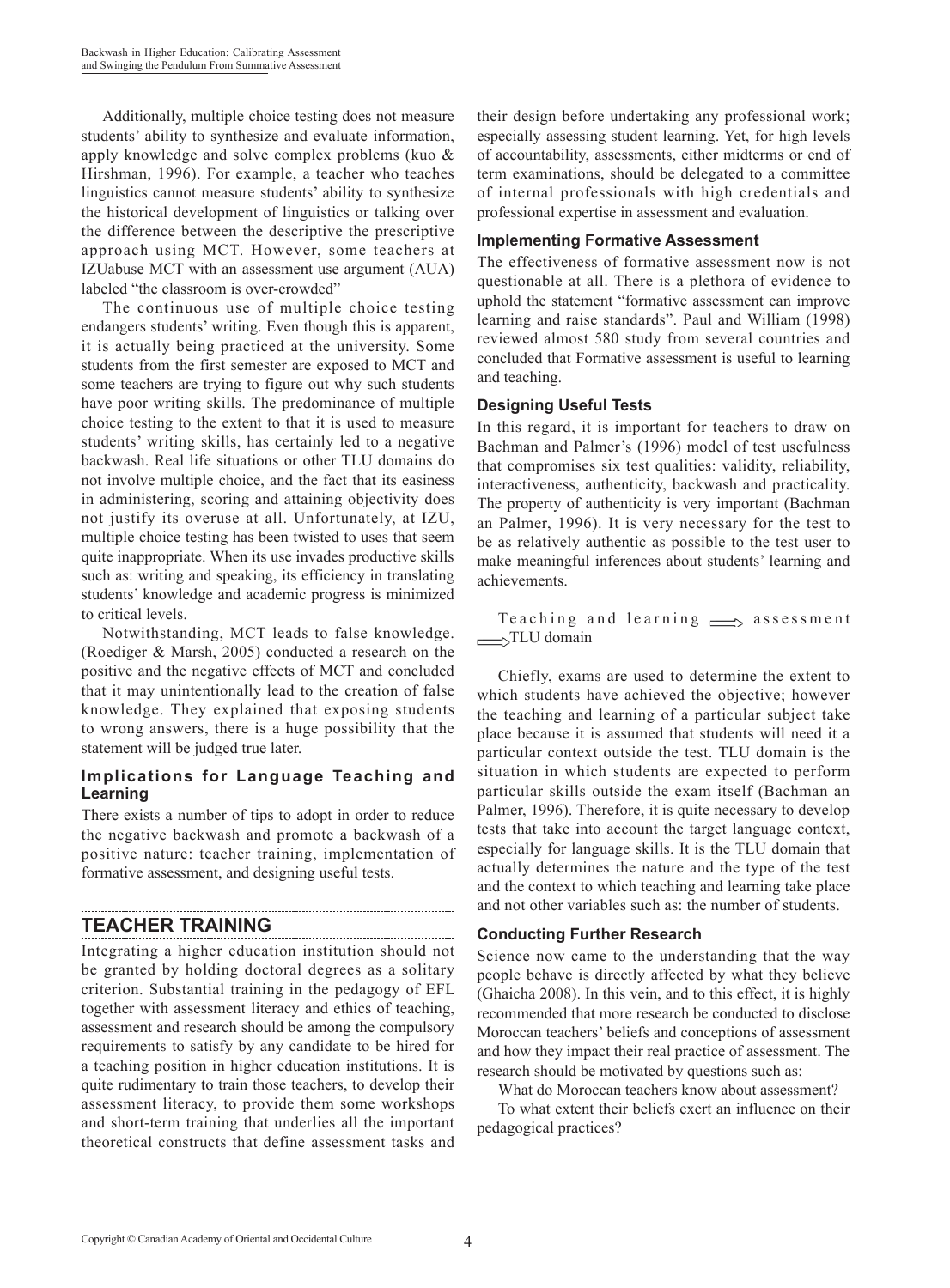### **Conclusion**

By large, some of the ultimate objectives of this article are to voice the backwash effect of the examination system being undertaken by IZU, to render teachers *au fait* with their direct and indirect effects on learning, and to provide some implications for amplifying teaching and learning in Moroccan higher education.

It is very apparent that backwash exists and the slightest mistake in the process of designing, administering or taking exams might be a huge consideration and cause radical problems. Exams are ways by which users come to know the extent to which examinees have reached the standards and the expectations. Exams also calculate the value of students' ability to perform in TLU domain. In this respect, it is very rudimentary for IZU teachers to design assessments that relatively correspond to students' TLU domain, and make sure they are administered in the appropriate environment to maximize their reliability. It is worth-mentioning that there is no room for the possibility that the aforementioned statements are generalized to all teachers. Yet, the focus on summative test and MCT is radical which call for urgent interventions and appropriate calibrations.

### **References**

Amrein, A. L., & Berliner, D. C. (2000). The effect of highstakes testing on students' learning and motivation. *Educational leadership*. 31-38.

- Bailey, K. (1999). *Washback in language testing. TOEFL monograph series*. Princeton, NJ: Educational Testing Service.
- Bachman, L. F. (1991). What does language testing have to offer? *TESOL Quarterly*, *25*(4), 671-704.
- Bachman, L. & Palmer, A. (1996). *Language testing in practice*. Oxford: Oxford University Press.
- Beardsley, A., & Berliner, D. (2003). The effects of high-stakes testing on student motivation and learning. *Educational Leadership*, *60*(5), 32-38.
- Becker, B. (1990). Coaching for the SAT: Further synthesis and appraisal. *Review of Educational Research*, *60*, 373-417.
- Black, P. (2000). Research and the development of educational research. *Oxford Review of Education*, *26*(3), 407-418.
- Black, P. (1998). Formative assessment: Raising standards. *School Science Review*, *80*(291), 39-46.
- Black, P., & Williams, D. (1998). Assessment and classroom learning. *Assessment in Education*, *5*(1), 7-74.
- Buck, G. A., & Amy E. Trauth-Nare. (2009). Preparing teachers to make the formative assessment process integral to science teaching and learning. *Journal of Science Teacher Education*, *20*(5), 475-494.
- Cheng, L. (1997). How does washback influence teaching? Implications for Hong Kong. *Language and Education*, *11*(1), 38-54.
- Cheng, L. (1999). Changing assessment: washback on teacher perspectives and actions. *Teaching and Teacher Education*, *15*(3), 253-271. doi:10.1016/ S0742-051X(98)00046-8
- Cheng, L. (2003). Looking at the impact of a public examination change on secondary classroom teaching: a Hong Kong Case Study. *The Journal of Classroom Interaction*, *38*(1), 1-10.
- Cheng, L. (2004). The washback effect of a public examination changes of teachers' perceptions toward their classroom teaching. In L. Cheng, Y. Watanabe, & A. Curtis (Eds.), *Washback in language testing: Research Contexts and methods* (pp. 147-170). Manwah, New Jersey: Lawrence Erlbaum Associates.
- Cheng, L., & Couture, J. C. (2000). Teachers' work in the global culture of performance. *Alberta Journal of Educational Research*, *46*(1), 65–74.
- Harlen W., Deakin, C. R. (2002). A systematic review of the impact of summative assessment and tests on students' motivation for learning. *Research Evidence in Education Library*. London: EPPI-Centre, Social Science Research Unit, Institute of Education, University of London.
- Hughes, A. (1989). *Testing for language teachers*. New York: Cambridge University Press.
- Jawhar, S. (2009). Summative & formative assessment: reflection on the Saudi higher education assessment system. *Enletawa Journal*, *2*, 85-98.
- Kuo, T. M., & Hirshman, E. (1996). Investigations of the testing effect. *American Journal of Psychology*, *109*, 45- 464.
- Kuze, M. W., & Almun Shumba. (2011). An investigation into formative assessment practices of teachers in selected schools in fort beaufort in South Africa. *Journal of Social Science*, *29*(2), 159-170.
- Latham, H. (1877). *On the action of examinations considered as a means of selection.* Cambridge, Deighton, Bell and Company.
- Messick, S. (1996). Validity and washback in language testing. *Language Testing*, 13(3), 241-256. doi:10.1177/026553229601300302
- Popham, W. J. (1987). The merits of measurement-driven instruction. *Phi Delta Kappan, 68*, 679-682.
- Rees, P. J. (1986). Do medical students learn from multiplechoice examinations? *Medical Education*, *20,* 123-125.
- Roediger, H. L., & Marsh, E. J. (2005). The positive and negative consequences of multiple choice testing. *Journal of Experimental psychology, Learning, Memory and Cognition*. *31*(5), 1155-1159. Retrieved from https://doi. org/10.1037/0278-7393.31.5.1155
- Shohamy, E. (2001). *The power of tests: a critical perspective on the uses of language tests*. London: Pearson.
- Weathly, L., McInch, A., Flemming, S., & Lord, R. (2003). Feeding back to feed forward: formative assessment as platform for effective learning. *Kentucky Journal of Higher Education, Policy and Practice*, *3*(2), 1-29.